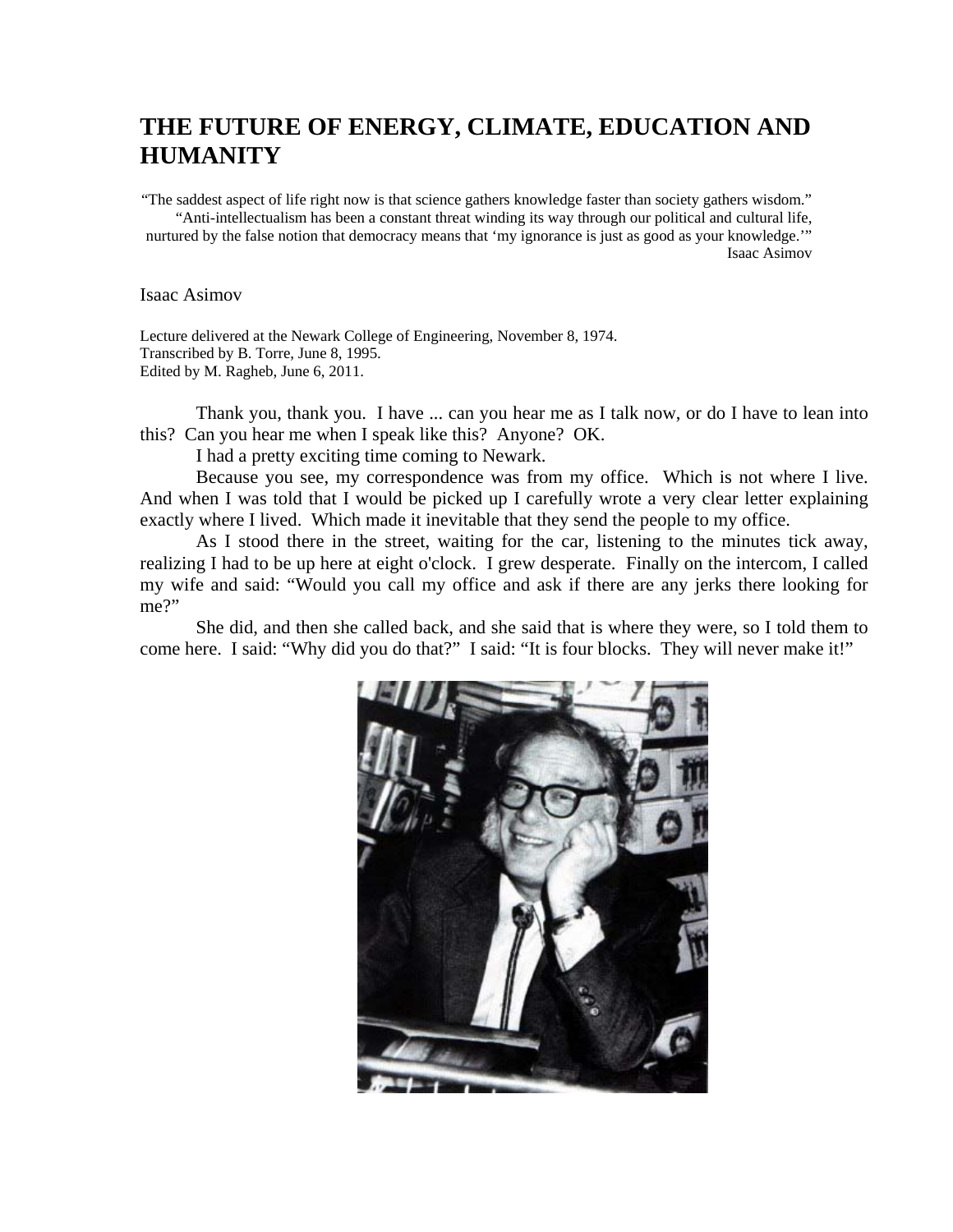Figure 1. Isaac Asimov, Russian-born American Professor and science fiction writer.

They almost did not.

I had to wait another ten minutes.

Then, but finally we got here with five minutes to spare. And we knocked at a locked door.

And a security guard opened it, and said: "You cannot come in."

And the two young men who were with me, who looked like college students; very unsavory characters, said: "Well that is all right about us", he says, "But this is the lecturer." And the guard peered at me, and he said: "That is the lecturer?" And they said yes. "I happen to know that the lecturer is upstairs."

So we went through another door where there was not any guard.

And here I am. Now this other lecturer is not going to say a word to you, but I shall bet he collects the fee.

Ahhh ... but anyway, now you see why I hate to travel. My discussion on the future of man applies very, very well to what has just happened to me as you will shortly see. Let me explain.

I once, when I was not quite nineteen, wrote a story called "Trends." It was the first story I ever sold to John Campbell of the old "Astounding Science Fiction." It appeared in the July 1939 issue.

And in it I dealt with the first flight around the Moon and back. I had it placed in the 1970's. The first attempt, which was a failure, was in 1973. And the second attempt, which was a success, was in 1978. The actual flight took place in 1978, so I was ten years conservative. In addition, my flight was all there was, whereas in real life the flight around the Moon was preceded by all kinds of orbital and sub orbital flights, and dockings, and mid-course corrections, and communication satellites, and navigation satellites...everything under the sun.

So you can see how wrong I was. In fact I was even wronger than that because when I wrote my story back in 1939 ... 38, it was printed in 39, when I wrote that story, I had definite ideas on how the space flight was to take place.

First place, I had my inventor build a spaceship in his back yard.

In the second place, I took the attitude that any man who good enough to build a spaceship was good enough to fly the spaceship.

I mean the inventor was the astronaut; a great saving in time and labor.

Furthermore, I did not bother establishing any computer banks anywhere, especially not in Texas. Because to this day, to be perfectly honest with you, and that is what I would like to be, perfectly honest … to be perfectly honest with you, I do not really see what the big deal is about getting to the Moon with the computers and the mid-course corrections. I know you are a bunch of engineers, and you know better than I do, but I ask you ... once you get there beyond the atmosphere, do you or do you not see the Moon?

And if you see the Moon, steer for it, right?

In fact the only thing that bugged me ... the only thing that bugged me in that story is where you launch the space ship from. I lived in Brooklyn all my life, and I looking around Brooklyn I could see there was no place you could safely launch a spaceship ... without arousing the anger of the citizenry.

And so I thought that I had better launch it outside Brooklyn somewhere. And that sort of promptly got me into trouble because I was not sure, for certain, that there was any place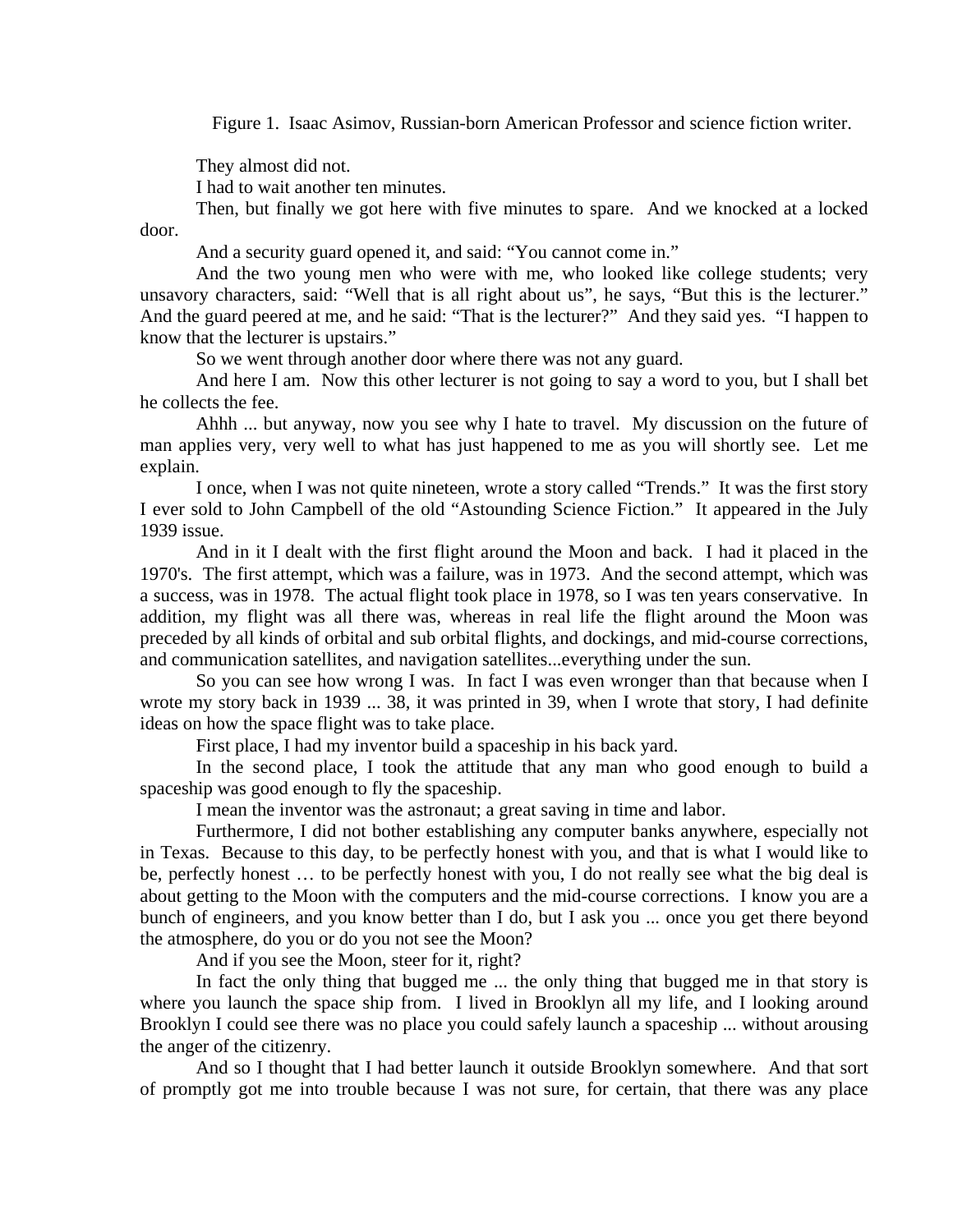outside Brooklyn.

I mean I heard rumors to that effect, but I am a pretty difficult fellow to fool. I like definite evidence. But I realized that I have to do something, so I launched the ship ... the spaceship ... from the farthest limits of the known world. To wit, in Jersey City.

I am not kidding. Really did. And yet I sold this story.

Not only sold this story, but it has been reprinted five times. The last time in 1973. By which time I suspect that most people had a pretty good idea that the details in my story were wrong.

Well why was this, do you suppose? I shall tell you. The story was not printed because of any of the engineering details ... you should excuse the expression. It was published because I had something in it that the editor had never seen before. I had postulated resistance to space flight. There was a whole organization of people on Earth who were sore as anything at the people who were trying to get out into space. They thought people should stay on Earth and mind their own business. And this had never been postulated before. Never!

Up till that moment in time, the only way in which space travel was treated was either by having the hero go out to Deneb or someplace, and fight the oyster men there, and marry the beautiful princess who lays eggs, without any reference whatsoever to Earth or the people thereof. On the other hand, the other way of handling space flight was to have the hero land on the Moon, or on some other place thereto akin, and then come back and receive a ticker-tape parade with everyone being very pleased at this heroic action.

It never occurred to anybody that there might actually be resistance to the whole notion; people might think it was a rotten idea and a waste of money.

After I wrote the story, again, nobody had the idea. I do not think another story ever appeared in which there was any hint of opposition to space flight. I mean, on principle. Until such time as the opposition did develop.

And so you are entitled to ask how is it possible that an eighteen year old boy, very unsophisticated and naive, who literally and honestly was dubious as to whether there was anyplace outside Brooklyn. How it was possible that he could see something clearly that older and thicker heads failed to see?

And it goes against the grain to have to explain this to you because I would much prefer to have you think I was very smart, and had some kind of key to the wisdom of the universe. I mean, that is a great thing to be able to impress you with. But instead I am going to have to tell you the truth, and you are going to see how disgustingly simple the whole thing was.

I was going to Columbia University at the time, and as I do not need to tell any of you here, the tuition rates were something appalling. I mean, as I recall it was three hundred and sixty five dollars a semester.

And I could not afford it. And so I looked about for all kinds of things to do in order to eke out the tuition. And one of the things I did was to join the NYA, National Youth Administration, which was a kind of relief for deserving students. They gave you little insecure jobs, and paid you the munificent sum of fifteen dollars a month. And this enabled you to get through your tuition.

And the job I got was to serve as a kind of secretary to a sociologist who was preparing a book entitled: "The Social Resistance to Technological Change." And what I was supposed to do was as follows: I had to go to the library with a list of references from him, and ask for the books. Turn to the pages where I was to find the reference, copy them out longhand ... because this was the days before Xerox. Luckily too, otherwise I would have starved. Copied them out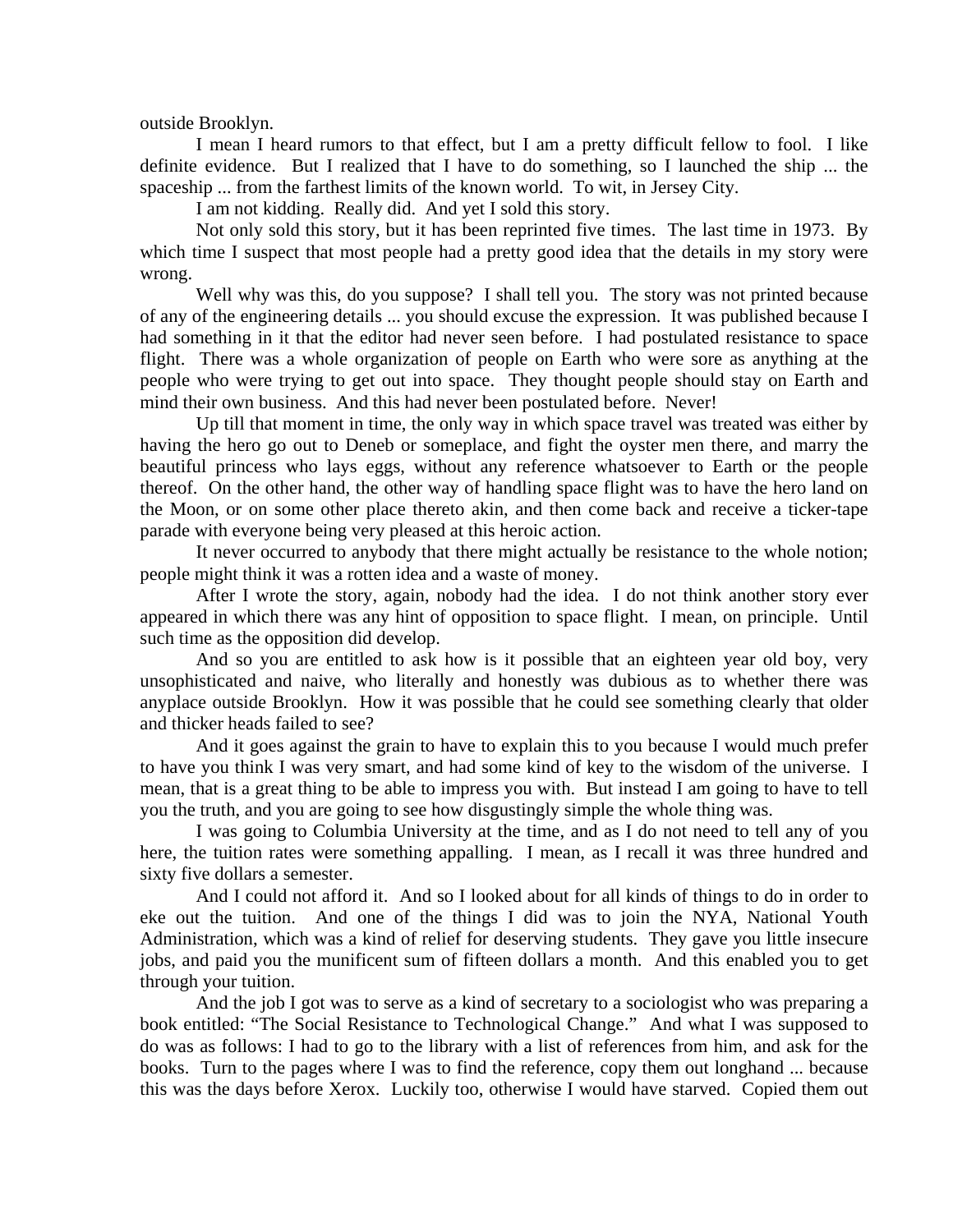longhand, took them home, and typed them up. Now, it was impossible for me to copy them out and type them up without reading them.

As a result, I read perhaps ninety percent of the book. Because you must understand how learned books are written in case you ever want to write a learned book. First thing you do is get a thousand references, chosen at random, you then put them into the book, in the order you reach them, and stick two or three lines of your own between each of them to act as mortar, and you are all set.

Well, when I read all of these references I discovered, to my amazement, that all through history there had been resistance, and bitter, exaggerated, last stitch resistance to every significant technological change that had taken place on Earth. Usually the resistance came from those groups who stood to lose influence, status, money, as a result of the change. Although they never advanced this as their reason for resisting it. It was always the good of humanity that rested upon their hearts.

For instance, when the stage coaches came into England, the canal owners objected. Not that they would lose money, although they would, but they feared for humanity. Because as the stagecoaches tore along at fifteen miles an hour, the air whipping past the nostrils of the people on board, would by Bernoulli's Principle, suck all the air out of the lungs.

You know, when I tell this story to a non-engineering audience I cannot mention Bernoulli's Principle, which is what gives it that real taste.

Well naturally the stage coach people laughed heartily, and all they had to do was run a stage coach at fifteen miles an hour with people inside and show them there is no harm. But they memorized the argument ... for when the railroads came in.

Well then, reading all this, and this was over a period of months ... I read it, and read it ... I said to myself: "Hey, you know I can make a syllogism out of this" because I had taken up liberal arts and the humanities, and they taught me about syllogisms.

I do not know if you guys know about syllogisms. It is ... the units of a syllogism is one Aristotle.

Well, see, that is ... to put it in engineering terms: One Aristotle per second is a fast syllogism.

It goes this way: Major premise: All technological changes meet resistance. Minor Premise: Space travel represents a technological change. Conclusion: This is the tricky one: There will be resistance to space travel!

And I said "Gee!" And I wrote the story and sold it. My first story, it is astounding, and they printed it. And here I am, a genius at having foreseen this.

But now, the question is, if it is that simple you can understand how a dumb kid of eighteen could think of it. The question now arises, how was it all that everyone else did not see it?

And this leads us to the conclusion which you could also have gotten from my adventures in getting to Newark. Which is this: People are stupid. We would not be in the mess we are in if that were not so. Because believe me, we are in a mess. Now, it is not very difficult to see that we are in a mess, or even to see years ago that we were in a mess.

Let me tell you about a story I read in back in 1933. There is a gentleman here who has a copy of "Before the Golden Age" in which I tell this story. I trust that gentleman will not listen.

In 1933, I read a story called "The Man Who Awoke" by Lawrence Manning. In it, did the hero wish to see what the world of the future would be like, and he was not in the kind of science fiction story where he would have a time machine, so he had to do something else. What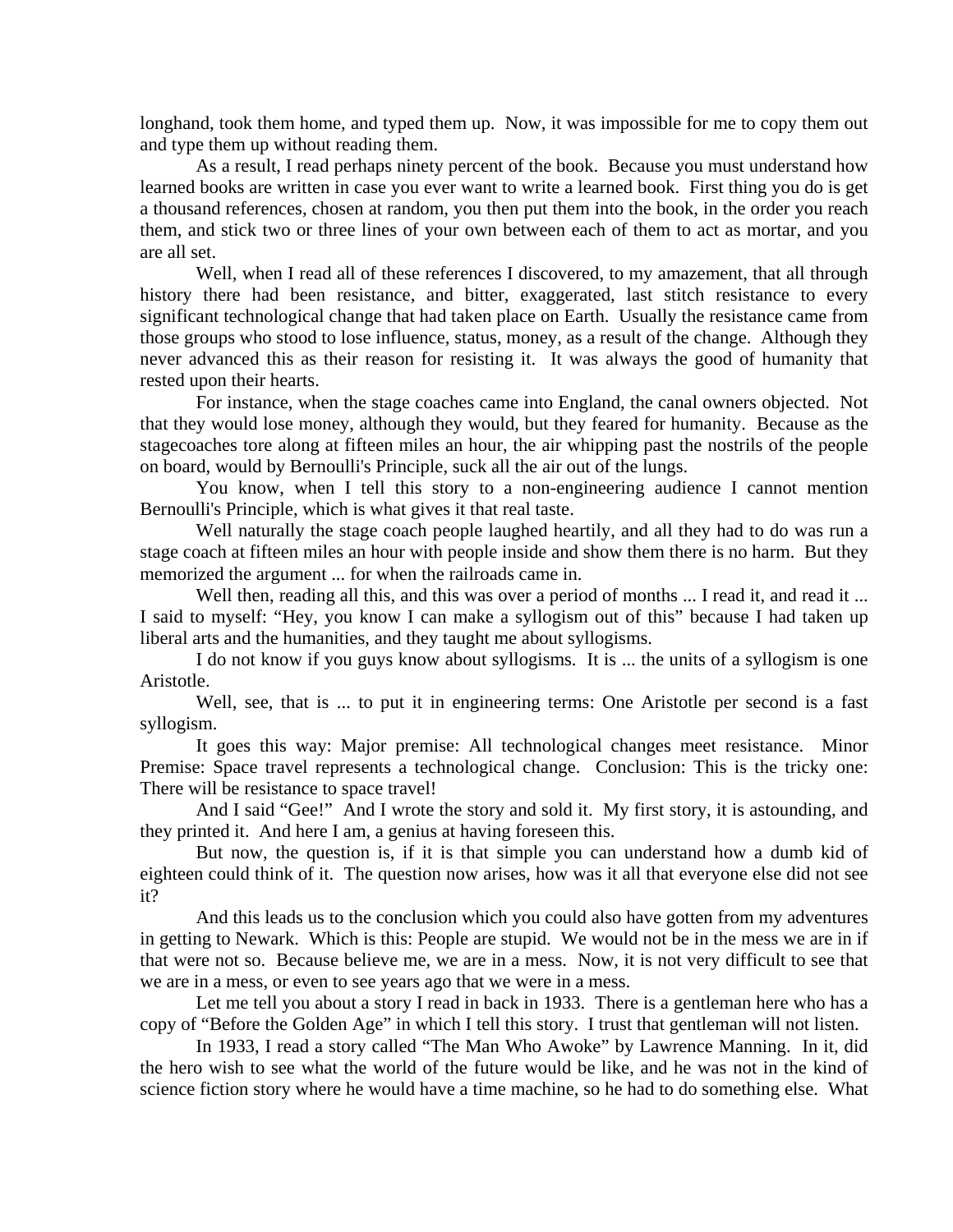he did was to invent a potion, which when he drank it, put him to sleep for five thousand years, and then woke him up a little hoarse, but otherwise OK.

Now when I was young, I was only thirteen at the time, I read that and it seemed perfectly good. But now, you see, these days I apply engineering principles to something like that. I say to myself: "Gee, a potion that puts you to sleep for five thousand years and then wakes you up unharmed. How do you test it?"

I figured it out how, it's all right, there is a way. You give a smaller amount to a dog, and wait five thousand years.

Anyway, he found himself a vault in which he would lie undisturbed for five thousand years.

Gee, the Great Pyramid at Giza did not suffice to keep Cheops undisturbed for maybe five hundred years, let alone five thousand, but that is all right. Nobody is looking for this guy.

And he stayed there five thousand years, and then woke up unharmed. Oh, give or take a few months; I mean, you know, you can not be too exact on a thing like this. And he somehow thought that he was going to come out and see a very futuristic world with all kinds of extremely super modernistic devices flying through the air, and magical food pills and all that. And instead, what did he find? He found a very constricted world. A world in which everybody lived rather ... rather not very lavish lives. You know, they dressed in homespun, and they walked everywhere, and they worried a lot about what the next meal would be. And so he said to them "What is this?" he says. "You guys are leading such constricted lives. What is all this futurism I expected?" So they said: "Oh well, you do not understand." He said: "We are short on energy. Very short on energy because some thousands of years ago there was a generation or two of human beings who burnt up all the coal and oil on Earth, and left nothing for us." And our hero said "Strange you should say that." He said: "I happen to be from the very generation that did this for you!"

And so they tried to lynch him, naturally.

And he got back to the vault just in time, slammed the door, and took another potion to see if anything new happened five thousand years later still.

That was the first of five stories, but that was the one I always remembered because, you know ... they always say ... used to say when I was a kid that science fiction was escape literature. They sneered at us. I mean, here are a bunch of rotten kids, usually with pimples on their faces. And with big glasses; especially those big glasses. And also they were snot nosed kids too smart for their own good. Always going around getting high marks in class.

I mean in every possible way, not decent kids.

And here were a whole world of decent kids worried about the important things in life like baseball scores. And matching cards, or whatever the heck they did. And playing hooky from school. Real things. And here are these guys reading science fiction to escape from reality. To escape from this world. Literally get out there. And stupid things like the Moon, and missiles, population problems, and all sorts of things like that. And, for instance, the possibility that the coal and oil might vanish.

Heck, when I read that when I was thirteen, I started thinking. I did not think in syllogisms then, but I now realize as I look back on it, that it amounted to a syllogism.

Major premise: The Earth's volume is finite. Minor Premise: The total volume of coal and oil on the Earth is less than the total volume of the Earth. Conclusion: The volume of coal and oil are finite.

You would think that this was so obvious! Now, let us start and make this conclusion the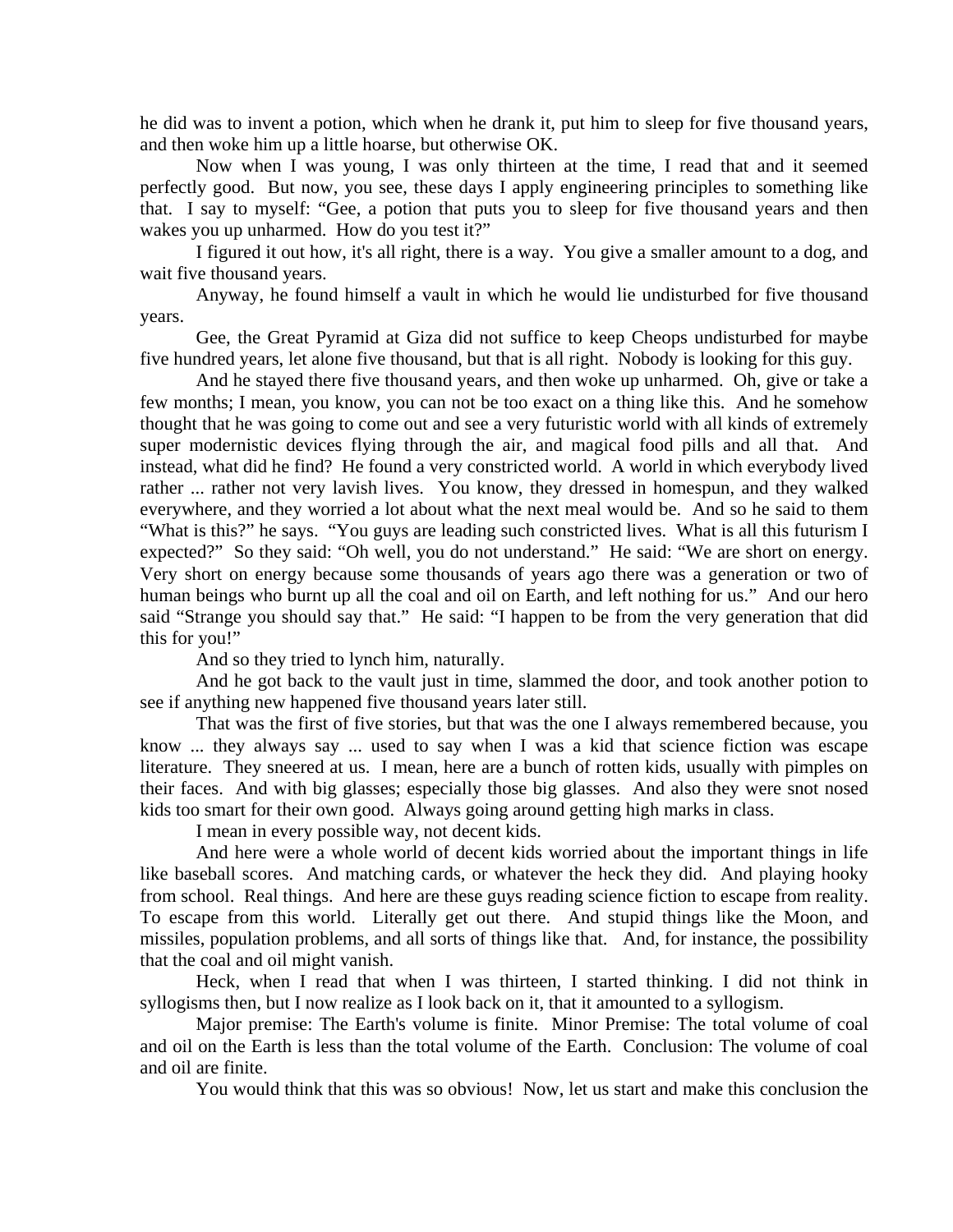major premise of the next syllogism:

Major Premise: The volume of coal and oil are finite. Minor Premise: We are burning some every day. Conclusion: We will use it all up eventually.

Well, I got that in 1933. And so you see how science fiction helps you escape. It helps you escape to the kinds of problems that will keep you worried for forty years.

Before the rest of you guys!

Well, here we are. We have just come through a thirty year period of mankind's maximum prosperity, on the whole. We have done very well since World War II. We have ... the world as a whole has eaten better, has lived better, has had a higher standard of living than it has ever had before. Now, you might tell me that through this entire thirty years there have been millions ... hundreds of millions of people always hungry, always starving, with very little, and I shall say yes; it has been rotten. My point is that before now, it has always been rottener. And we have not really appreciated how temporary this is.

For one thing, we have had ample supplies of food, and part of the reason for that was that we have had an extremely good spell of weather for the last thirty years. In fact, there are some people who say that this last thirty years was the best thirty year spell of weather that we have had in the last thousand years. Now you may remember cold spells, and floods, and droughts, and all the rest of this stuff. But there has been less of it the world over than usual. In addition, just as we have had this good weather, we have also been applying energy at a far greater rate than ever before to farm machinery, to irrigation machinery. In addition, we have been using insecticides and pesticides of various sorts, to sort of clobber those little beasties and those weeds who think they are going to get some of our food. And in addition to that we have also developed new strains of grain, so called "green revolution," that grow a lot of protein very fast. And what with all these things put together, our food supply has been going up.

But now, look what happens.

The very thing that makes it possible for us to use more and more energy is our industrial technologized world. And another thing that our industry produces is dust. And the air is dustier now than it has ever been before in human history. Except perhaps very temporarily after a large volcanic eruption.

This means that the Earth's albedo, the percentage of light from the sun that it reflects back into space before it hits the ground, has been going up slightly because dusty air reflects more light than clear air does. And ... well, not very much more, but enough. It has been making the temperature of the Earth drop since 1940. It has been going down steadily. Again, not very much. You are probably not aware that the summers are cold, or that the winters are extraordinarily icy, they are not. The drop in temperature may be one degree. But it is enough to cut down on the growing season in the northern climates. It makes the weather a little bit worse. It sends the storm tracts further south, so that the Sahara Desert creeps southward, so that the monsoon rains in India fail a little bit. Just enough so that the harvests are not as good as they used to be, and the Earth's reserve supply of food sinks to its lowest in recent history.

And just as this is happening; and it is going to continue happening because the air is not going to get un-dusty unless we stop our industrial activity. And if we stop our industrial activity, that is going to be because we have suffered some complete disaster.

So, the weather is not going to turn better. The air is going to stay dusty, and it is going to continue getting a little colder. And at the same time, it is getting hard to get energy. Energy is much more expensive than it used to be; oil prices are up. And that means that fertilizer is more expensive than it used to be. And it turns out that the green revolution depends on strains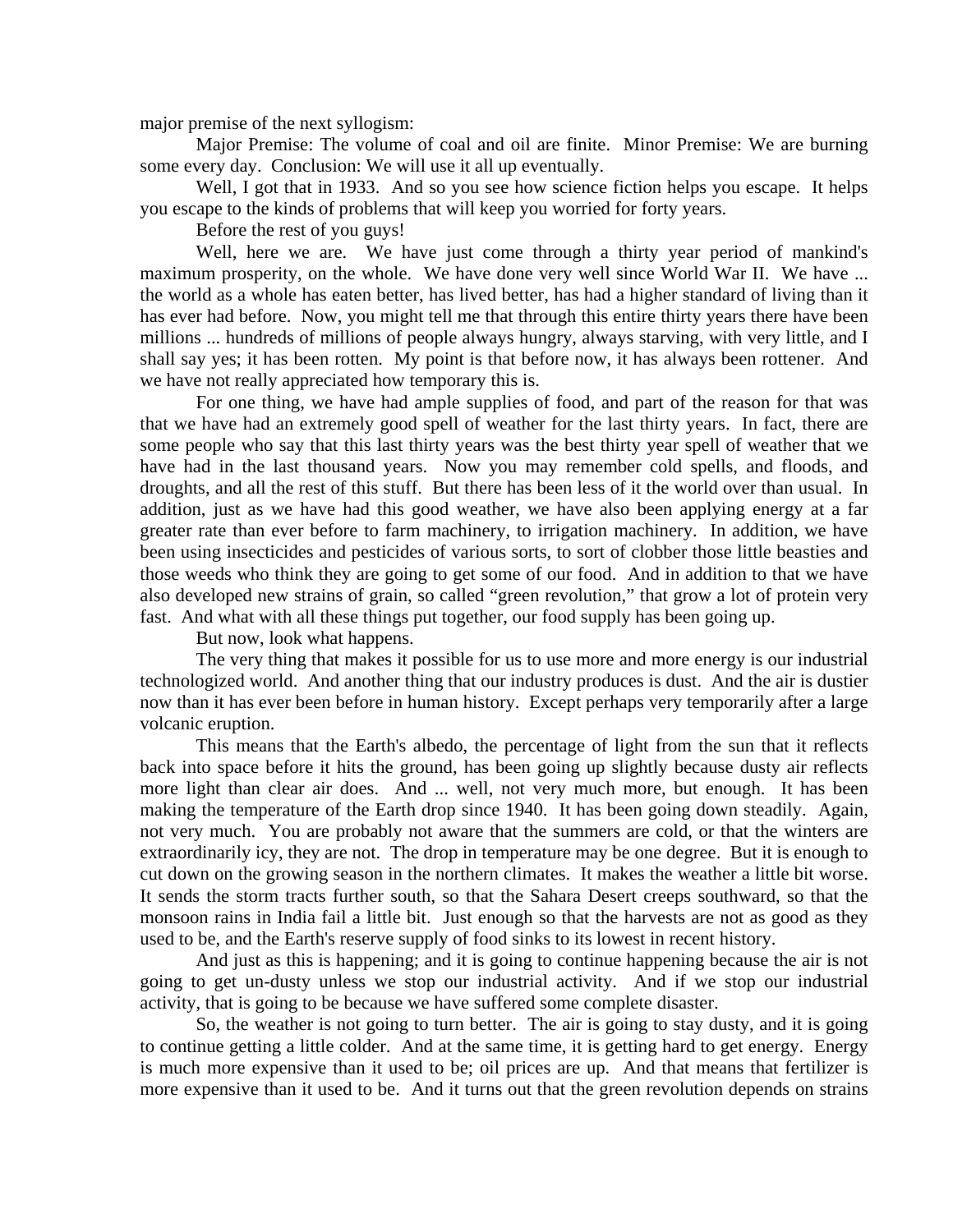of grain that require ... yes, they do what they are supposed to do ... but they require a lot of irrigation; a lot of water, and a lot of fertilizer. And the fertilizer is not there. And the irrigation machinery is hard to run now with expensive oil. And, of course, the pesticides are produced in high energy chemical factories; their price goes up. Everything is combining to cut down on the food supply. And to arrange it so that in years to come, we may have trouble keeping our present level of food, let alone increasing it.

Of course you might say: "Well, heck! Mankind got along thirty years ago, before the good weather spell came, when there were droughts in the Midwest, and dust bowls, and when there was comparatively much less farm machinery in use, and irrigation machinery, and there was no green revolution, and we were not using pesticides ... except Paris Green and other tasty things like that. And when we were not worrying, we were not worrying about all the other means of improving the food supply either, so we shall go back to what it was then, and we shall live the simple life."

There are always people who think that all we have to do, after all is abandoned, all this foolish technology that we have made ourselves slave to, and go back like our ancestors and live close to the soil with the good things of nature. That would be great if we could do it. If we could go back to the way it was before World War II, technologically, we could support all the people that lived on Earth before World War II. The catch is that in these last thirty years one billion and a half people have been added to the population of the Earth. And we have been feeding them largely because of all these things that we have done in these last thirty years, the good weather, the fertilizers, and the pesticides, and the irrigation, and the green revolution, and all the rest of it. If we abandon that, we also have to abandon a billion and a half people; and there are going to be very few volunteers for the job.

Alas, this goes in general. We are in a situation where we cannot go back. We cannot abandon technology. We can not say "Well, heck! We shall go back to the good old fireplace with wooden logs! We do not need this damned central heating!" There are two things about the fireplace with those good old natural wooden logs. In the first place, it is a rotten system for heating the house, which is why everyone switched to first the coal furnace, and then the oil furnace. They did not do that because they hated nature. They did not do that because they turned their backs on things that were nice, and just wanted filthy modern stuff, no.

The wood fire does not work! That is what it does not!

And in the second thing, if all of us decide to have wood fires the way our pioneering ancestors did, we should better remember that there were maybe three million of our pioneering ancestors, and there are two hundred million of us. And there ain't enough wood. And the price will go up instantly. And there will be a black market. And the forests will be destroyed.

And the same will be if you substitute for electric lights, candles. There is something very romantic about studying by candle light unless you try it.

And if you think studying by candlelight is bad, wait until you try to run a television set by candle light.

Well then, what are we going to do in the future? Population is still going up. Population right now is higher than it has ever been in the world's history; it stands at just under four billion. And the increase, the rate of increase is higher that it has ever been in world history; two percent a year. Never been anywhere near that high. Right now, the world's population is going up by two hundred thousand hungry mouths every day. By the year 2000, barring catastrophe, the Earth's population is going to be seven billion. Nobody thinks the Earth's food supply is going to nearly double by the year 2000. It may be that our food supply won't go up much at all. There is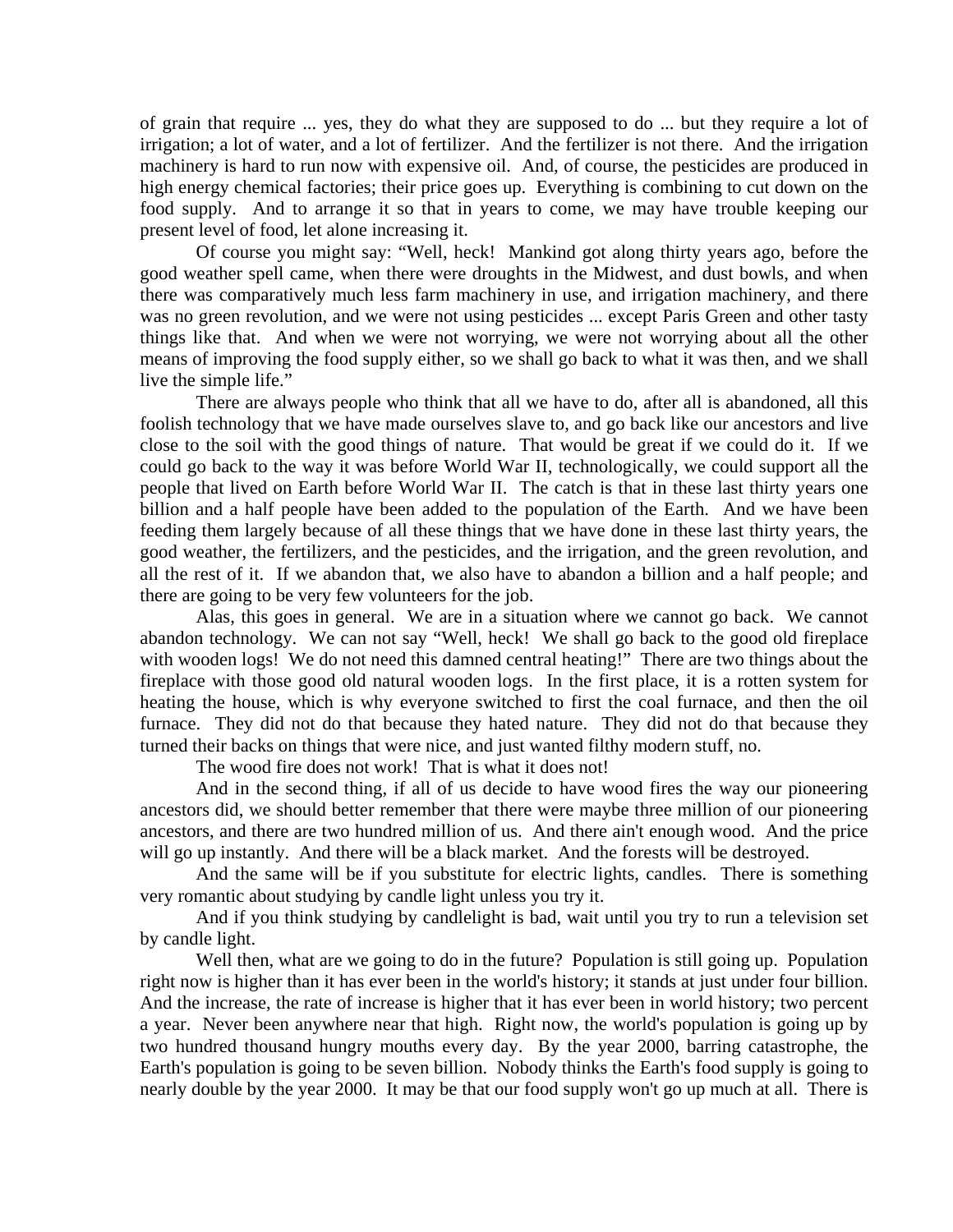going to be terrific amounts of famine. What can we do about it?

Well, throughout the history of life on Earth, there have been periods where a given species has, for one reason or another, spurted its numbers upward temporarily. There has been a surprisingly good supply of food, the weather has been just right, somehow there have been no predators ... something has happened, and the numbers went up. They always went down again, and always the same way; by an increase in the death rate. The large numbers of the species starved when the food ran short. They fell victim to some disease, when as a result of being on short rations they were weaker. They made good marks for predators. It always went down. And the same thing will happen to mankind, we do not have to worry. The death rate will go up, and we will die off through violence, through disease, through famine.

The only thing is, must we have our numbers controlled in the same way that all other species have them controlled? We have something others do not; we have brains. We can foresee. We can plan. We can see solutions that are humane. And there is a solution that is humane, and that is to lower the birth rate.

No species in the history of the Earth has ever voluntarily lowered its birth rate in order to control its population, because they did not know what birth rate was, how to control it, that there was a population problem. We are the only species in the history of the Earth.

There is no need to decide whether to stop the population increase or not. There is no need to decide whether the population will be lowered or not. It will, it will!

The only thing mankind has to decide is whether to let it be done in the old inhumane method that nature has always used, or to invent a new humane method of our own. That is the only choice that faces us; whether to lower the population catastrophically by a raised death rate, or to lower it humanely by a lowered birth rate. And we all make the choice. And I have a suspicion that we won't make the right choice, which is the tragedy of humanity right now.

But supposing we do? Supposing we imagine that we have entered the 21st century, and that we have survived? Then the question is: what kind of a world will we have survived into? What will the 21st century world be? If we survive, if there is a civilization, if there is a technology.

Well, in the first place it is going to be a low birth rate world. It will have to be; that is the conditions of survival. It will have to be a very low birth rate world, because the population will be too high at the beginning of the 21st century, and it may take a century to lower the population to some reasonable value.

So, that throughout the century, the birth rate will have to be lower than the death rate; and the death rate, we hope, will be low. So that babies will be comparatively rare, mothers will be never multiple mothers very much. I imagine that it will be the kind of world where every woman will be expected to have no more than two children. If she has only one child, good. And if she has no children, fine.

I mean, people think of that, instantly they think of race suicide. "Oh my goodness! We are all going to vanish!" We will have billions of people on Earth, more than we have ever had prior to this century! And through all of history before, we have had lower populations. No one worried that we would vanish from the Earth! And besides, if it looked as though we were going to vanish from the Earth, all that has to happen is the word goes out: have babies. And you would be surprised how fast we can make it up.

Do you know that through all of the disasters in history, that only one disaster as far as we know has ever actually lowered the world's population? The Black Death in the 1300's. Which may have killed off one third of all humanity. Lowered the world population, and took it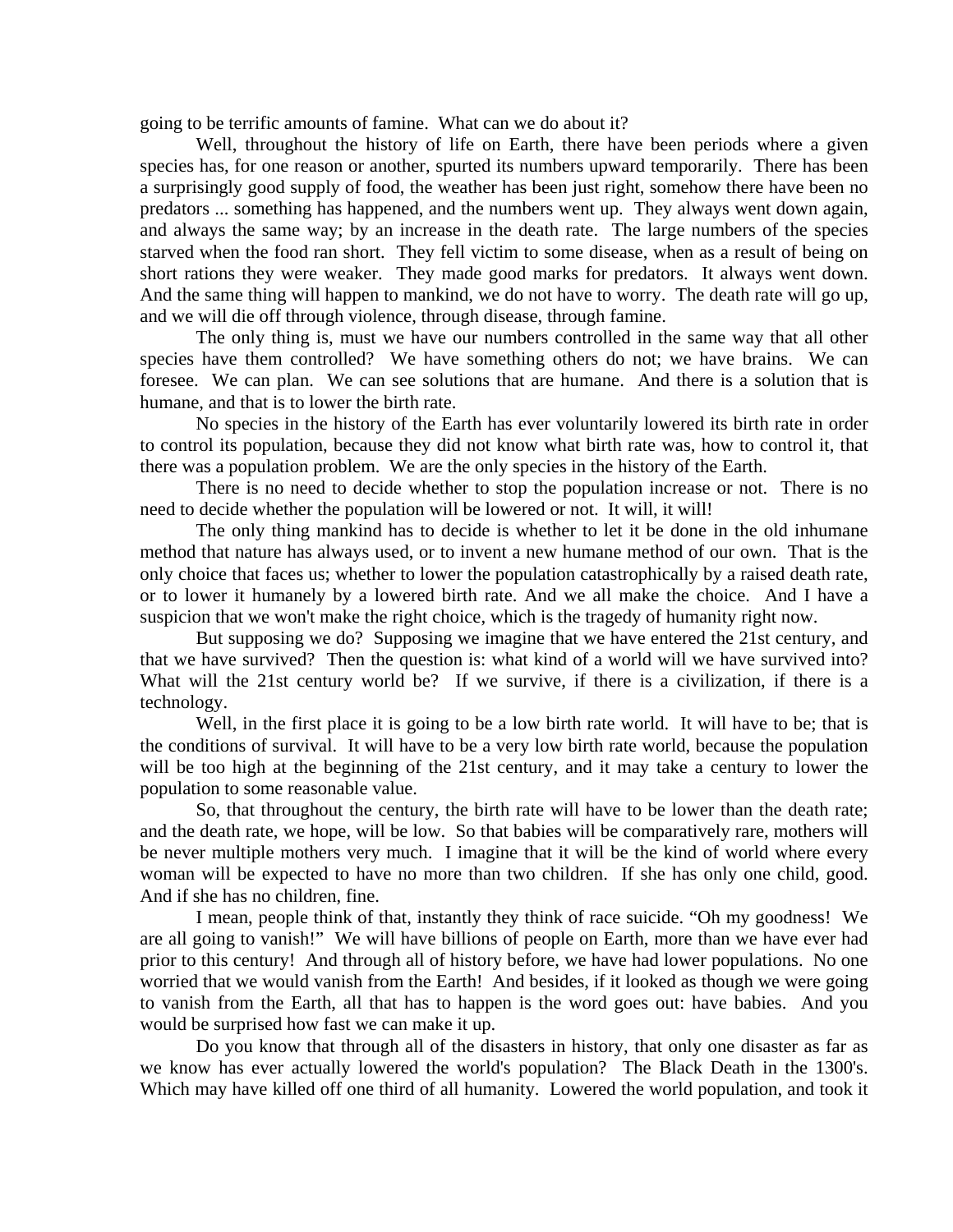a century to make it up.

Those were the days when death rates were very high; of course it would take a century to make it up. Nowadays we can make it up in maybe twenty years.

And since then, the disasters that have come: World War I, World War II, the Influenza pandemic of 1918 ... have not even made a wiggle in the rise of human population.

So we have great powers of increasing like rabbits. We need not worry if we allow the population to drop. God, how easily we could reverse that if we had to.

But, there are other things to remember. If we do have a very low birth rate, then what are we going to do with women?

Throughout history, the purpose and function of womankind has been to have lots of children. Now, no sane woman, if she came upon this whole thing cold, would want a lot of children; they are a lot of trouble, and they are dangerous to the health.

Seriously! When the germ theory finally came in and people learned how to arrange it so that women could have babies in reasonable safety, the world discovered to their surprise that women had a longer life expectancy than men. This had never been understood before, because throughout history women had, on the average, lived years and years less than men had. With all the dangers men faced, the hard work in the fields, the hunting accidents, the killings in war, everything else, women died faster for one reason and one reason only: childbirth. Every woman had one baby after another until one of them killed her. Usually, it did not take long.

Well then, why do women do this? Because they are carefully told that being a wife and mother is the most glorious thing in the world, the one thing they are fit for, the most noble activity they can possibly have, and ... and this is told to them until they believe it. And if they do not believe it, there is a lot of trouble made for them.

Well, I won't go into the whole thing. I suspect that you women know all about this already, and you men would rather not listen.

But notice the difference: once you want women not to have children, you are going to have to give them something else to do! It is absolutely impossible to tell a woman that she can not have children, and at the same time that she cannot do anything else either except maybe wash an occasional dish.

Because if you tell a woman that, she will figure out some way to have a baby.

I think I know the way, too!

Well then, in the world of the 21st century in order to keep the birth rate down, we are going to have to give women interesting things to do that will make them glad to stay out of the nursery. And the interesting things that I can think of that we give women to do are essentially the same as the interesting things that we give men to do. I mean we are going to have women help in running the government, and science, and industry; whatever there is to run in the 21st century. And what it amounts to is we are going to have to pretend ... when I say "we," I mean men ... we are going to have to pretend that women are people.

And you know, pretending is a good thing because if you pretend long enough, you will forget you are pretending and you will begin to believe it.

In short, the 21st century, if we survive, will be a kind of women's lib world. And as a matter of fact, it will be a kind of people's lib world because, you know, sexism works bad both ways. If the women have some role which they must constantly fulfill whether they like it or not, men have some role which they would have to constantly fulfill whether they like it or not. And if you fix it so that women can do what suits them best, you can fix it so that men can do what suits them best too. And we shall have a world of people. And only incidentally will they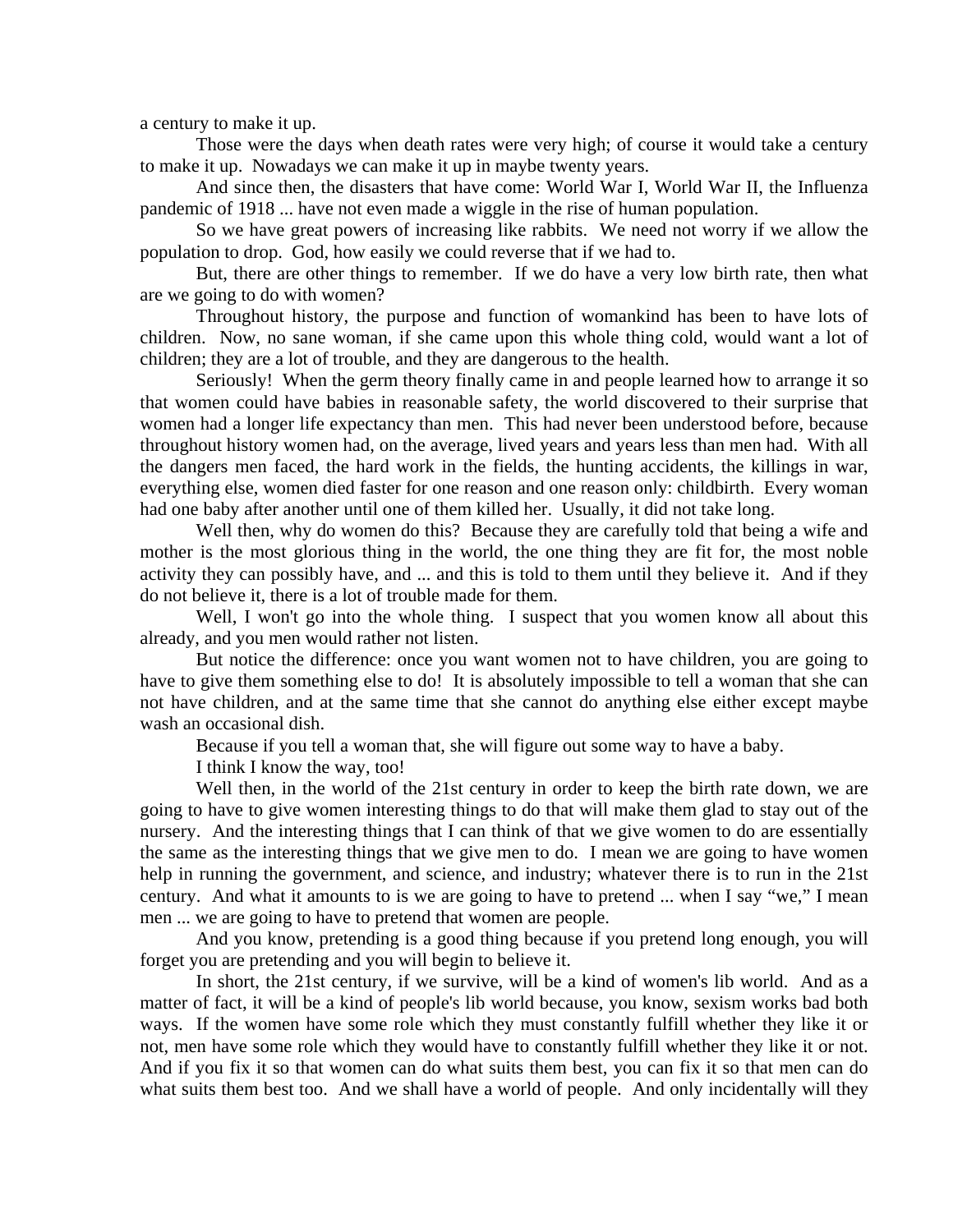be of opposite sexes instead of in every aspect of their life.

And then, here is another thing that you will find in such a world: you will have to find age blindness too, in addition to sex blindness.

You have to understand that throughout history, mankind has lived in a world of youth. You know, we talk about the youth centeredness of our culture. There is nothing else it can be. Throughout history, the life expectancy has been somewhere between twenty five and thirty five, depending upon the time and the place. Very few people have lived into middle age and beyond. Very few. We have had a world of young, even today in those lands where the birth rate is higher ... considerably higher ... than the death rate. You have places where half the people are younger than fifteen.

Well naturally, where most of the people are young, you concentrate on the young! When there are very few old people, you do not worry about them very much. They come in handy in their small numbers. The old men were the repositories of tradition. In the days before we had written records ... let alone electronic records and computers ... the only people who remembered the way it used to be a long time ago ... forty years ago ... were old men with gray beards! So you respected them! They represented wisdom! And you let them rule the state and the church. The word "priest" comes from the Greek word for "old," and the word "senator" comes from the Latin word for "old" ... as you can tell by the relationship to "senna" which also comes.

And of course, the old women were feared. There were fewer old women than there were old men, because the only way a woman could become an old woman was to either have no children, or be extraordinarily lucky. Usually the former. And old women somehow suffered a great deal more than old men did because they lacked that magnificent sign of age: the beard.

Think about it! An old man had a long gray beard that covered up his entire face; it is like looking at some kind of thicket.

A woman, however, had a bare face so that you could see the wrinkles! Which ordinary people hardly ever saw because there were hardly ever any old people to have wrinkles. Not only that, people generally lost their teeth by the time they were forty because there was no such thing as dentistry. So that, the old women had gums that came together, and it brought the chin and the nose close together, which looked funny. In fact, if you will look at the caricature of "the Witch" as we see it now on Halloween, it is just an old woman without teeth, and with a wrinkled face. And I think a great many of the fears of witches really represented the fears of the strange appearance of old women, which of course nowadays we do not have because old women look young.

But what do you do in a society in which the number of old people increases? You have a lot of old people just when you do not need them anymore. We do not need them as repositories of tradition anymore. We have got everything in writing, and in documents. And we are getting more, and more, and more old people all the time. The life expectancy now is seventy now in the United States; people never die for goodness sakes! I mean, it is one of the reasons why there is a generation gap; all the old people hang on to the jobs until they are forcibly retired. And then they must be forcibly retired. And there is nothing else you can think of doing for them so you give them a watch, and a pat on the back, and a ticket to a park bench.

Now in the world of the 21st century, it is going to get worse and worse. There are going to be few young, and there is going to be even a more extended life span perhaps, so that old people beget more and more. What are we going to do with them?

We know what we think of old people. They are sort of drags. They are sort of dead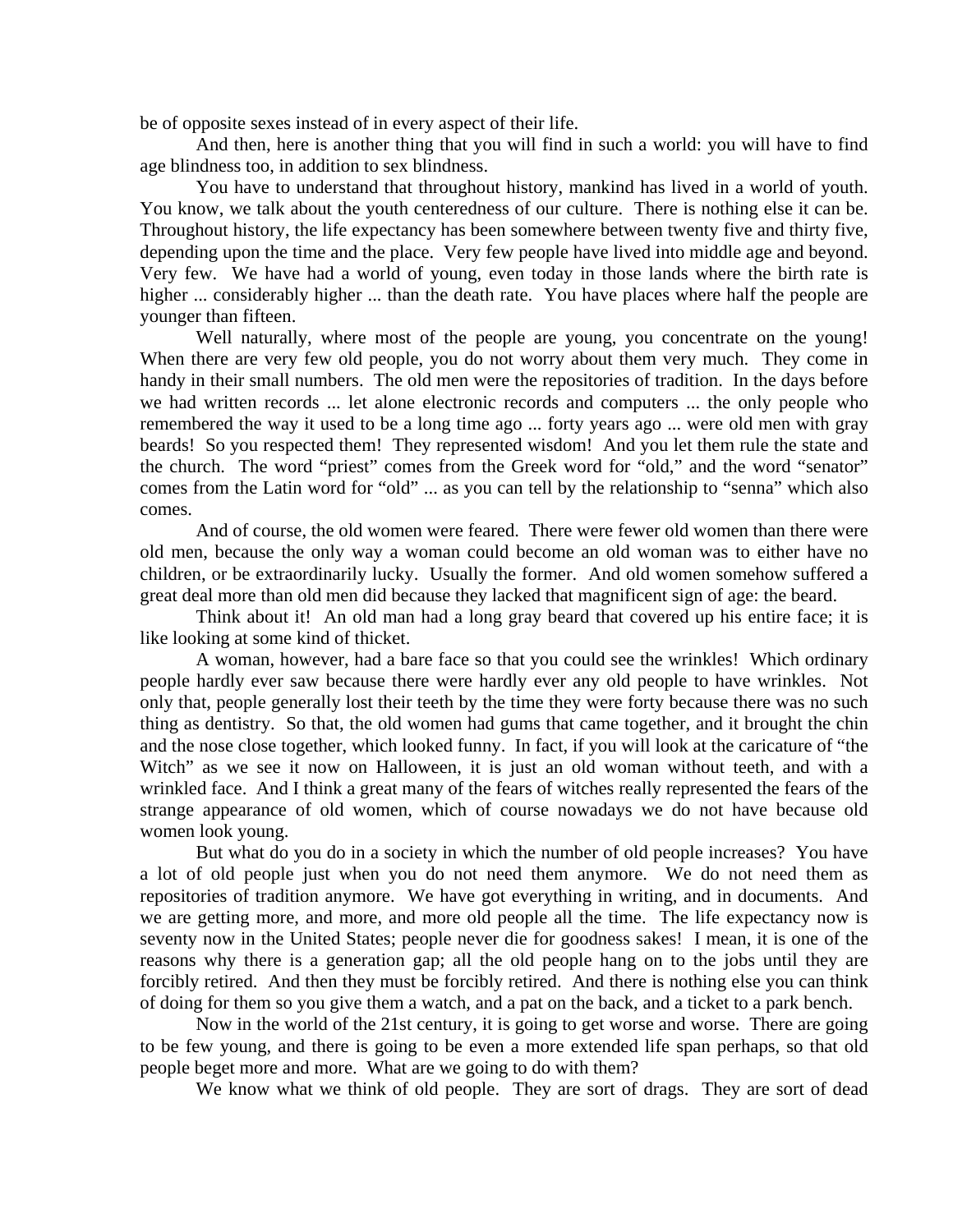heads. They do not have bright thoughts the way young people do. They are not creative. They are not ingenious. They are not daring. They are sort of stick-in-the-mud. Conservative. Stodgy. I mean, they ain't with it.

Well, if we are going to have more old people, and we are going to avoid dying of overpopulation, we are going to die of old age! And we are not going to die with a bang; we are going to die with a whimper.

Well you know, that may not be so. Let me point out that our youth-centered culture is youth-centered particularly in one important way: education. For years, and centuries, and millennia, it has always been assumed that education is the prerogative of the very young. That there is such a thing as finishing your education.

As a matter of fact, young kids are not stupid. Young kids go to school, and they see that old people do not. Now, going to school is a drag. And every child realizes that when he grows up, one of the rewards of growing up, of making it, is going to be ... not to go to school.

School is the price of being young and helpless! Not going to school is the reward of being grown up, and strong, and powerful. You associate school with weakness and childishness. You associate non school with strength and adulthood. Every kid knows that he is going to be rewarded for reaching the age of sixteen, or whatever age he is allowed to get out, he is going to be rewarded by never having to go to school again, never having to open up another book, never having to learn another fact, never having to think another thought. We teach kids that to be grown up is to be able to be stupid for the rest of your life.

All right, you take a person who has quit school at sixteen. Who has been taught that he never has to think again. And he lives on for another thirty years complete with whatever he can remember that he was taught in grade school thirty years before, and nothing else. And then you say: "Well here is a guy with no new thoughts. Here is a guy without any creative ideas. Here is a guy who is just a dead head." And that is the way old people are.

That is the way you make old people be. And then you use as an excuse for making old people like that the fact that you think that is the way they are. It is called arguing in a circle. We won't be able to do that anymore. In the 21st century, we are going to have to think of education not as a task to be completed, but as a process to be continued.

The one thing that really separates the human species from all other species of plants or animals, is that we can learn with far greater facility than any other species can. Now, whatever it is that a species can do well, it enjoys doing! There is no question but that a bird must enjoy flying. That a fish must enjoy swimming. I mean, our great philosophers say that in their songs, you know? Fish gotta swim, birds gotta fly!

Well men have to learn the process, which is something we are adapted for, is pleasurable; unless the pleasure is beaten out of us in childhood, very carefully and very doggedly! Give mankind half a chance! And learning is a delightful process that he will do all his lifelong! In fact people do do it. Even those who are most dead set against book learning will learn things that they like; the best way to bowl, the latest baseball scores, who knows what! What they want to learn, they learn with great facility.

And the thing is in the 21st century, if we survive, we can imagine that our technological society will advance even further. There will be even more computerization and automation. The dull work of the world will be done by machines. Men and women themselves will be able to do the kind of work they want to do. Undoubtedly, some of them will want to be research scientists, or symphony conductors, or they will want to be great artists, or writers, who knows? There will be enough people who will want to be that, and there will be people who will want to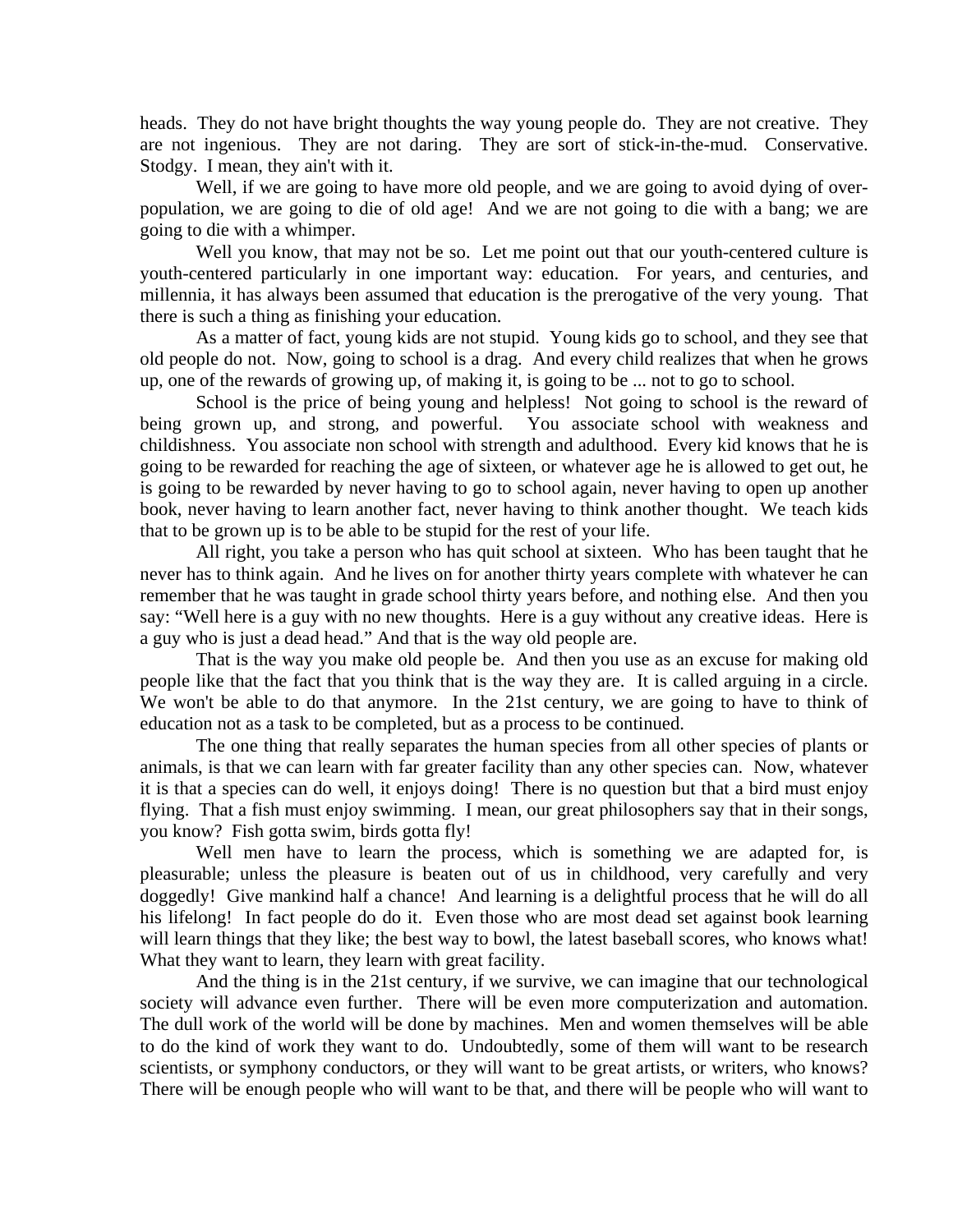learn how to bowl perfectly, or how to collect leaves, or how to build battleships out of toothpicks. What is the difference? Whatever it is you do that makes you happy, and adds to the joyousness of the world, is justified. And there will be room for everything. And in an extended life span, if say when you are forty, you decide to start all over again and study Greek, and become a big expert in Greek literature, who is to stop you? I foresee a 21st century in which the educational process will be organized so that every human being has a right to institutional help for education in any field he wishes, in any direction he wishes, at any age he wishes. Education and learning will be the name of the game.

And when that happens, I am sure it will be surprising how completely useful people can be throughout their lives, until actual physical senility hits.

And I think this will be a great life. It will be a world without racism too. It will have to be, or it won't survive for the simple reason that the only way we are going to apply a lower birth rate, is to apply it all over the world in a fair and non selective manner. It is the only way it will work. As it is, one of the problems we have, and perhaps the most intransigent, is there are sections of the Earth, sections of the world's population, who strongly suspects that when people like myself talk strenuously about population control and lowering the birth rate, that what we really have in mind is getting some of the people that we secretly think are not the best in the world, to lower their birth rates. Reduce their numbers. Get rid of them altogether, perhaps, then the rest of us can have a better time on this Earth. Maybe even there are some people who really think this way. But as long as this feeling exists, it is going to be very difficult to get people to lower their birth rates. And I suppose if we can somehow succeed in convincing the world generally that nobody hates anybody, and that there is room on Earth for all kinds of people, then it will succeed. And in a world like that, you see, everyone is going to have to pretend they are not racist. And if they pretended long enough, they may get to believe it. And the world will be much better off for that reason.

You know, we can talk sometimes about managing our own evolution. About cloning people. About deciding how with genetic engineering we are going to improve ourselves. But how do we improve ourselves? We do not know. We have improved domestic animals a great way. We have got cows that give milk by the hundreds of gallons. We have got sheep that are wool ... all the way through.

We have got turkeys that are all breast.

And horses that can run like the wind.

But you see, these things are all things that please us. We do not have to ask them what pleases them! But when it comes to human beings, when we are going to change ourselves, we have to ask what pleases us! And we do not really know.

Now I suppose lots of people are going to .... supposing you could arrange everybody so that they all have certain characteristics, what would you want them to have? So ... we want everyone should be geniuses. Well, I have got some personal knowledge of geniuses, and let me tell you one in a long while is all you can stand.

I mean, I personally do not want anyone around me who is a genius; I can just barely stand myself.

Or we want everyone who is sort of a deep thinker, everyone who is sort of sensitive, and kind, and humane ... naah! Any race, any set of human beings that are all alike are not only dull, but useless, really.

I was asked a few days ago ... really was, I am not making this up ... whether I did not think an intellectual elite ought to run the world. And I said, by an intellectual elite, you mean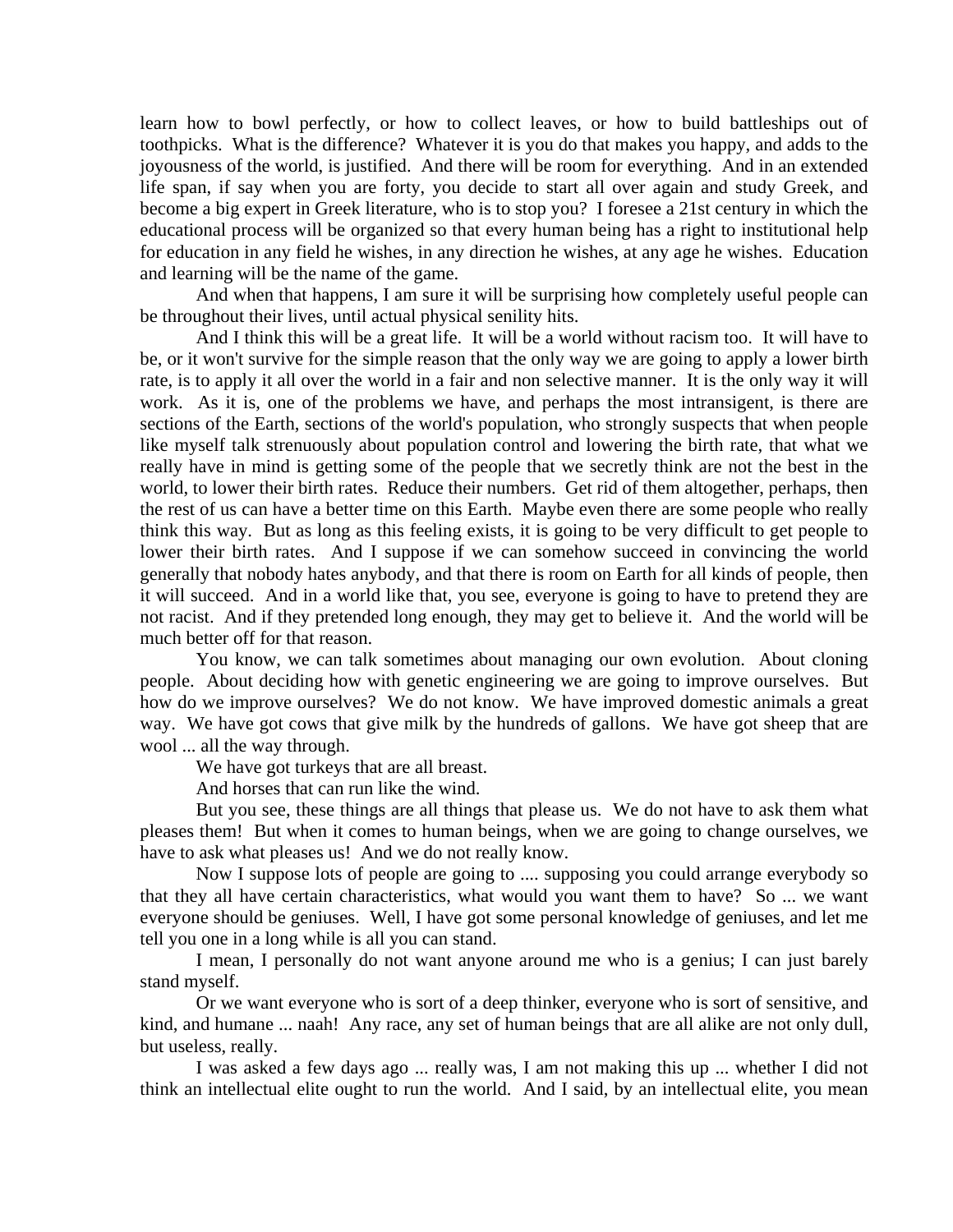people like me? Because I did not know what he meant by an intellectual elite. I thought maybe it might mean people like him, in which case, no!

And he said: "Yes, people like you." And I said no, that would be no good because I am only smart in certain ways, and very stupid in other ways. And if everybody was like me, and we were running the world, we would all be smart in the same way, and all be stupid in the same way, and it is the stupidity that is going to kill us. I said, what we need are people of all kinds running the world! Some of whom are smart in one way, and some of whom are smart in the other way, and with everyone's smartness in different directions, so that they can sort of cancel out; so that everybody's stupidity can be caught by someone else's smartness in the same direction.

In the same way, that is what we want. The greatest ... the greatest gift that mankind has is its vast gene pool. All the different genes it has. All the different characteristics; the smart and the stupid, the strong and the weak. Because it is the variety that makes it possible for us to meet different emergencies, and what is weak under one set of conditions might be strong under another, what is stupid at one time is smart at another, and so on. We cannot throw out anything for fear that that is exactly what we shall need someday.

The way I like to put it is, naturally we all think it is much better to be a brilliant nuclear physicist, than to just be a plumber. But, who would you rather live next door to, a brilliant nuclear physicist or a plumber? And unless you are married to one, think: how often would you wake up in the middle of the night badly needing a nuclear physicist?

Well then, I am coming now to the end of the 21st century. We have got a world without sexism, ageism, racism. We are not going to have a world without war, but that is nothing unusual. We have got a world without war now.

You do not think we have? Think about it. What kind of wars can we afford to fight? Two kinds. We can afford to fight a little war where you send bombs in envelopes, or stick some sticks of dynamite in an automobile in a busy place. There is no way of stopping that, and these days explosives are cheap. But what are you gonna win with a war like that? You can keep it up for a thousand years, and kill individuals, but you do not make any decisions that way. It is not really a war, you are just amusing yourself!

On the other kind of a war that we can fight is an all out nuclear war. It is cheap. It only takes half an hour.

And we have all the weapons we need. The capital investment has already been made. The only thing is that after the half hour is over, there is nothing left to do, and very few generals are going to be promoted in that half hour.

Which instantly kills it for the military.

Well then, can we fight the old fashioned fun war, where you and an enemy choose up sides, and you pick out a place, and you throw bombs at them, and they throw bombs at you for four or five years, and then you decide who wins and who looses, who pays the indemnity, and who does the helping.

Can not do that anymore, because nobody has got the gasoline for it. Except the Arabs. And they can not fight a war unless somebody gives them something to put the gasoline in.

So we are already in a world without war. The only thing is that what we need in the 21st century is a world that realizes it is a world without war.

And one more thing: If we have a world without racism, ageism, sexism, war ... it is gonna be a pretty dull world. Here we have lived all through history with a certain amount of excitement and risk in the world, and it is sort of a shame to sort of sit around this careful cold